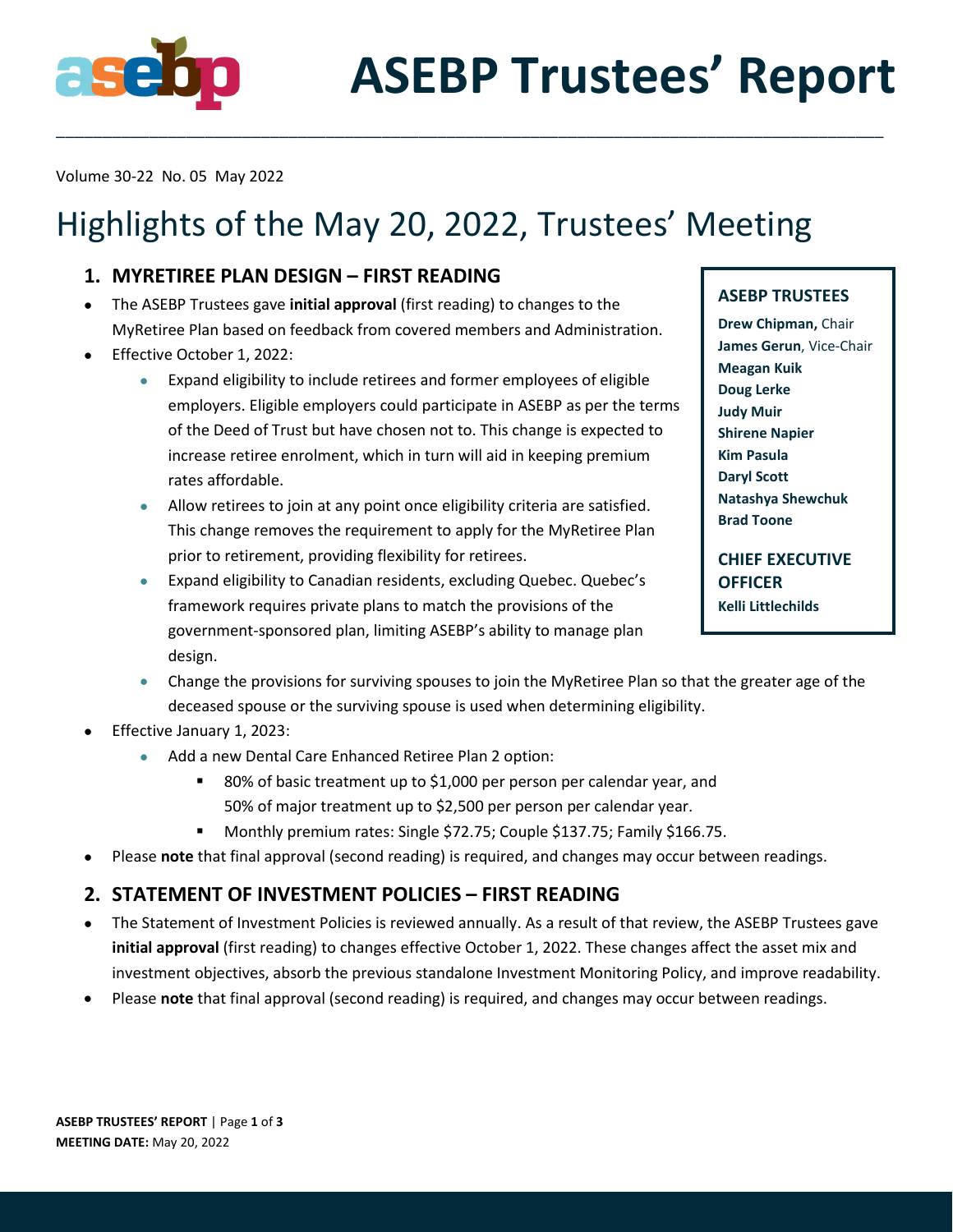

# **3. EMPLOYEE AND FAMILY ASSISTANCE PROGRAM – PROVIDER SELECTION**

• A request for proposal for an Employee and Family Assistance Program provider is underway, with selection expected in July 2022. The outcome will be communicated to the parent bodies and employer groups shortly after a decision has been made.

\_\_\_\_\_\_\_\_\_\_\_\_\_\_\_\_\_\_\_\_\_\_\_\_\_\_\_\_\_\_\_\_\_\_\_\_\_\_\_\_\_\_\_\_\_\_\_\_\_\_\_\_\_\_\_\_\_\_\_\_\_\_\_\_\_\_\_\_\_\_\_\_\_\_\_\_\_\_\_\_\_\_\_\_\_\_\_\_\_

# **4. ASEBP OFFICE REOPENING**

- The ASEBP office will reopen to the public on July 4, 2022, with some changes in protocol.
	- Appointments must be scheduled for in-person visits; walk-ins will no longer be accepted.
	- Appointments by video or phone call will be available for covered members to book online in advance of the office reopening.
	- Benefit Specialists will continue to be available by phone or email without making an appointment.
	- More information about scheduling will be posted on the ASEBP website.

# **5. GOVERNANCE EFFECTIVENESS**

- The ASEBP Trustees approved a refreshed governance effectiveness action plan.
- To prepare for the return of in-person meetings in September 2022, the Governing Body will participate in a half-day, externally facilitated workshop focused on culture.

#### **6. WELCOME**

• The ASEBP Trustees welcomed Meagan Kuik to her first meeting. Meagan was appointed as an ASEBP Trustee by the Alberta Teachers' Association.

# **7. MEETING CYCLE**

• The ASEBP Trustees' regular meeting cycle will resume in September 2022.



**ASEBP TRUSTEES' REPORT** | Page **2** of **3 MEETING DATE:** May 20, 2022